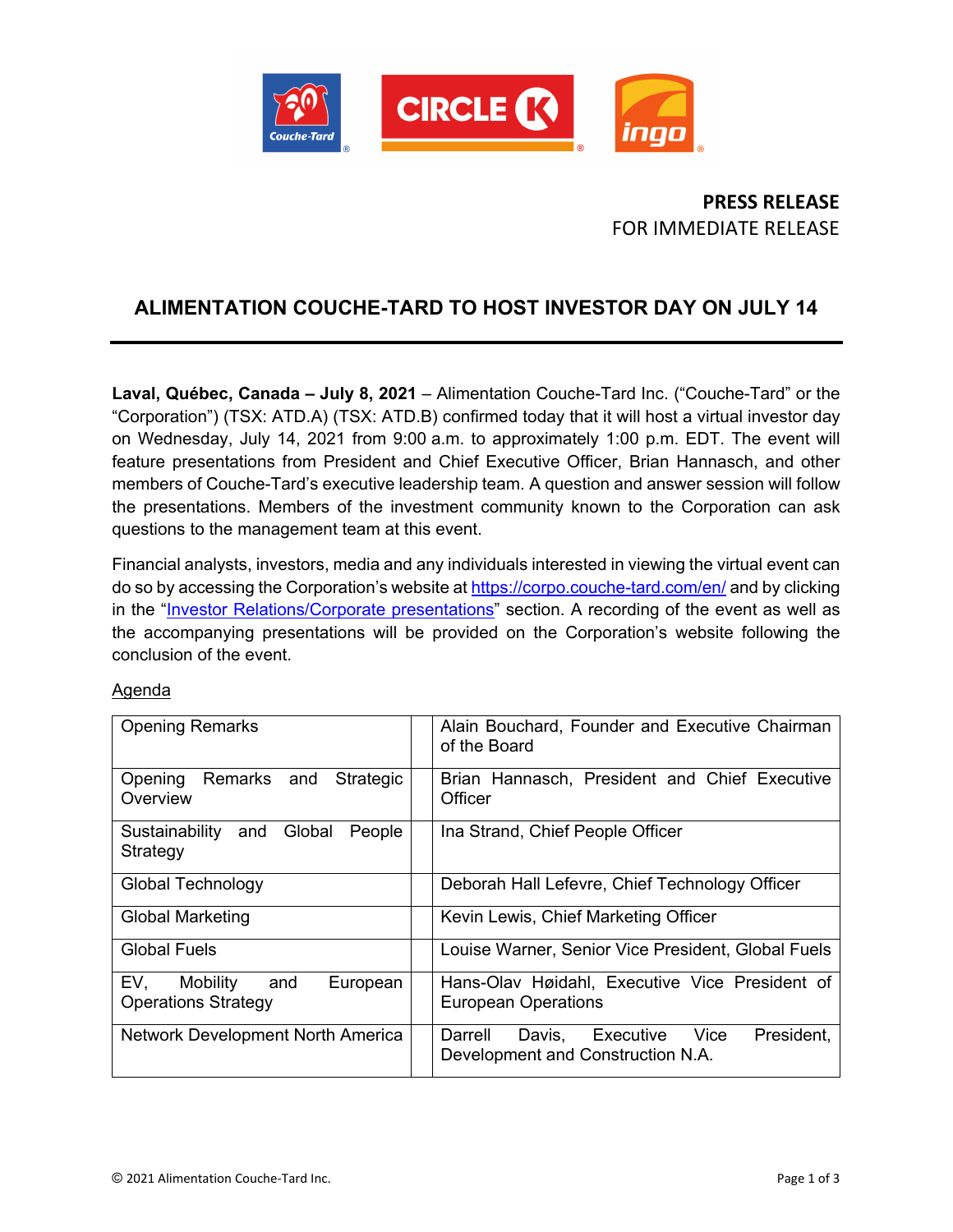

| <b>North America Operations Strategy</b> | Alex Miller, Executive Vice President, Operations,<br>Commercial<br>North America, and Global<br>Optimization |
|------------------------------------------|---------------------------------------------------------------------------------------------------------------|
| <b>Global Finance Initiatives</b>        | Claude Tessier, Chief Financial Officer                                                                       |
| <b>Question and Answer Session</b>       |                                                                                                               |
| <b>Closing Remarks</b>                   | Brian Hannasch, President and Chief Executive<br>Officer                                                      |

### **About Alimentation Couche-Tard Inc.**

Couche-Tard is a global leader in convenience and fuel retail, operating in 26 countries and territories, with more than 14,200 stores, of which approximately 10,800 offer road transportation fuel. With its well-known Couche-Tard and Circle K banners, it is the largest independent convenience store operator in terms of the number of company-operated stores in the United States and it is a leader in the convenience store industry and road transportation fuel retail in Canada, Scandinavia, the Baltics, as well as in Ireland. It also has an important presence in Poland and Hong Kong. Approximately 124,000 people are employed throughout its network.

*For more information on Alimentation Couche-Tard Inc. or to consult its annual Consolidated Financial Statements and Management Discussion and Analysis, please visit:* <https://corpo.couche-tard.com/>*.*

#### **Contacts:**

**Investor Relations** Mathieu Descheneaux Vice President, Finance Tel: (450) 662-6632, ext. 4619 [investor.relations@couche-tard.com](mailto:investor.relations@couche-tard.com)

**Media Relations** Lisa Koenig Head of Global Communications Tel: (450) 662-6632, ext. 6611 [communication@couche-tard.com](mailto:communication@couche-tard.com)

#### **Forward-Looking Statements**

The statements set forth in this press release, which describes Couche-Tard's objectives, projections, estimates, expectations or forecasts, may constitute forward looking statements within the meaning of securities legislation. Positive or negative verbs such as "believe", "can", "shall", "intend", "expect", "estimate", "assume" and other related expressions are used to identify such statements. Couche-Tard would like to point out that, by their very nature, forwardlooking statements involve risks and uncertainties such that its results, or the measures it adopts, could differ materially from those indicated in or underlying these statements, or could have an impact on the degree of realization of a particular projection. Major factors that may lead to a material difference between Couche Tard's actual results and the projections or expectations set forth in the forward-looking statements include the effects of the integration of acquired businesses and the ability to achieve projected synergies, uncertainty related to the duration and severity of the current COVID-19 pandemic, fluctuations in margins on motor fuel sales, competition in the convenience store and retail motor fuel industries, exchange rate variations, and such other risks as described in detail from time to time in the reports filed by Couche-Tard with securities regulatory authorities in Canada. Unless otherwise required by applicable